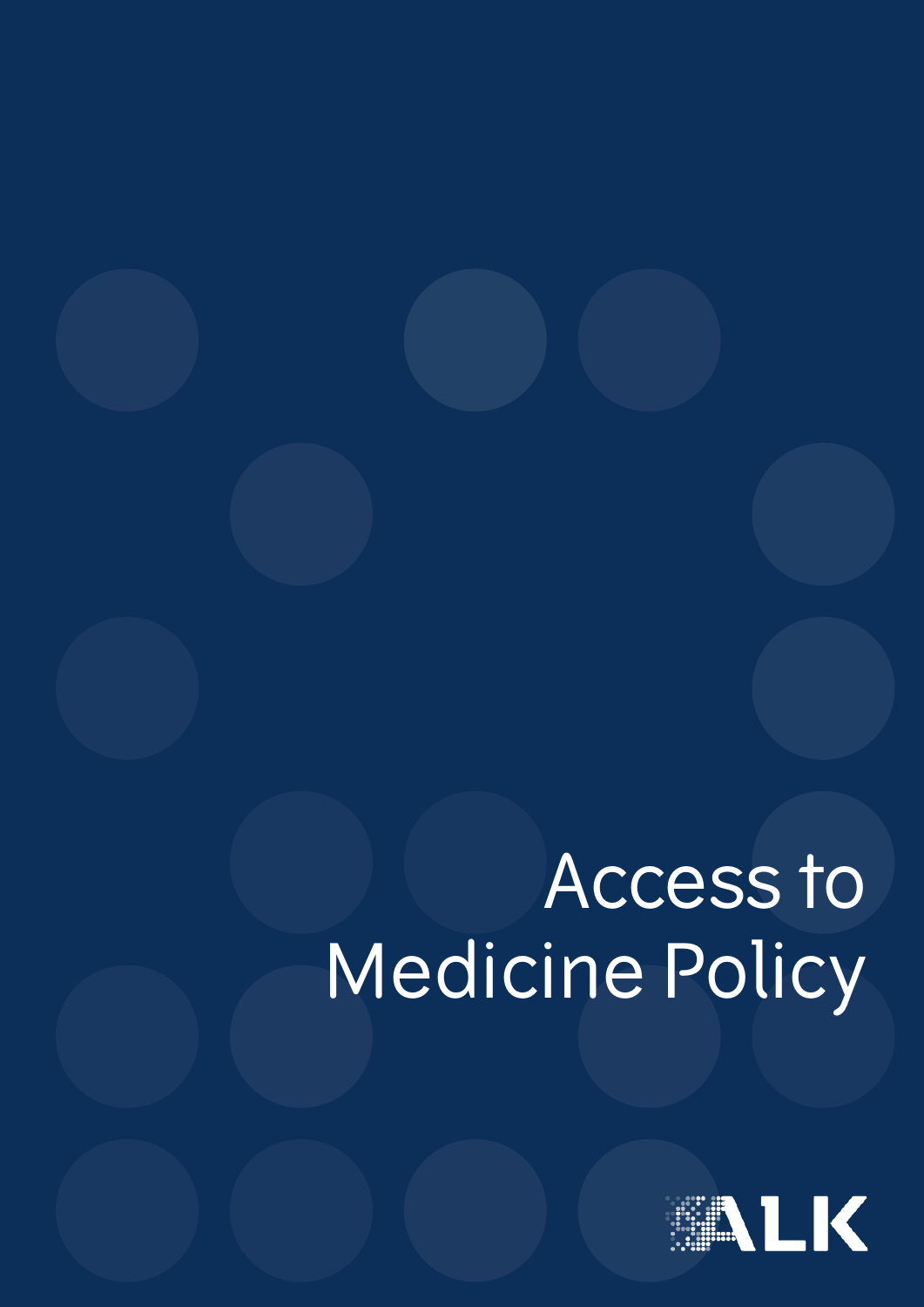# **Access to Medicine Policy**

Allergy is the most common chronic disease in the world. Allergic reactions to pollen, food and animals impact millions of peoples' work and everyday life and well-being. Globally, 500 million people are affected by allergic rhinitis, and 10-20% of these have symptoms, which are not well controlled. People who experience insufficient effect from symptomatic medication can benefit from allergy immunotherapy. ALK-Abelló (ALK) offers products, services and resources covering a wide range of allergies. The company also has products in related areas, including diagnosis and emergency treatment. The journey towards successfully managing symptoms is often long and cumbersome for people with allergy. Many of them, choose to self-medicate through over-the-counter medication. However, this prolonged road to managing allergies has a profound impact on people's quality of life and has significant impact on healthcare systems and global economic development through lost productivity1 and lost workdays.

The purpose of this policy is to set forth the respective principles and rules on our position on Access to Medicines and provide information and guidance on management of Access to Medicines strategy for the entire ALK Group. ALK's Access to Medicines policy applies to all employees of ALK, including all directors, officers, managers, employees and temporary staff worldwide (collectively referred to as "ALK employees"), when dealing on behalf of ALK.



**Access to Allergy Care for All**

The purpose of ALK's Access to Medicines strategy is to enable Access to Allergy Care for All. Our products and services are relevant to populations across the entire globe, and our goal is to democratise and disseminate these to many more, earlier in their disease journey.

We apply two principles to enable Access to Allergy Care for All:

• Our primary focus is people with allergy and their need for a correct diagnosis and treatment

• Assisting healthcare systems and health-

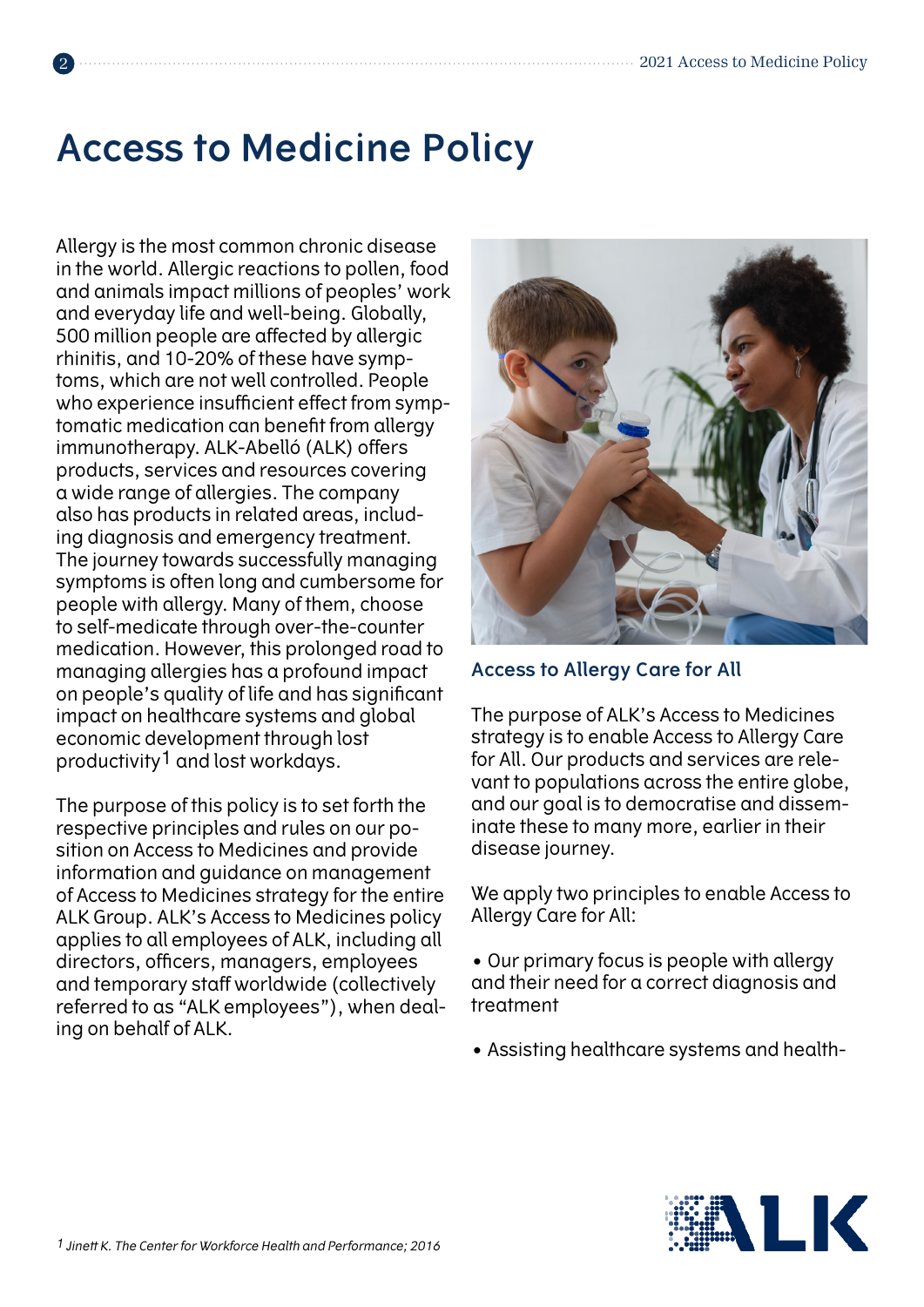care professionals is a precondition for providing efficient allergy care. Without a healthcare infrastructure, people with allergy cannot benefit from our allergy solutions

In order to fulfil this purpose, we build on decades of research and development, and apply state-of-the-art pharmaceutical standards to deliver products and services to millions in need. However, millions more lack access to modern medical care for their allergies and related asthma.

Our ambition is to ensure:

#### Access to allergy care for all through earlier introduction of allergy solutions in the patient journey and better treatment outcomes

ALK achieves this by accommodating patients' needs for allergy diagnosis and treatment, as described in the principles outlined above, including through partnerships in emerging markets. ALK aims to contribute to overcoming barriers to access by continuing efforts in driving solid, evidence-based research and development of state-of-the art pharmaceutical products, including maintaining their applicability across genders, ages and ethnicity.

ALK plays a vital role in strengthening healthcare systems to ensure safe, effective and quality medicines for people with allergy. Through our expertise and capacity, we help strengthen local health systems through training and educational activities for HCPs in alignment with local needs, either ourselves or through appropriate partners to mitigate any potential conflicts of interest. New business models and partnerships with healthcare systems and HCPs are explored to enable accessibility in areas and geographies, both developed and emerging, to an increasing number of countries and patients across the globe. ALK's responsibility also extends to awareness raising activities, training and education efforts of both HCPs and people challenged by allergy.

Strategic-level SDG-impact achieved through our Access to Allergy Care for All approach:

SDG 3 is a primary focus for ALK and is operationalised in programmes of democratisation and dissemination of allergy medicine. ALK enables access to safe, effective, quality and affordable essential medicines and vaccines for all, and thus contributes positively to SDG target 3.8. ALK contributes to healthy lives and promotes well- being for people with allergy at all ages.

SDG 9 supports Access to Medicines efforts through research-based development and digitised information about allergy ensuring quality of life for all groups. ALK enables increased accessibility to allergy immunotherapy, through research and development activities and technological development, and contributes to the realisation of SDG target 9.5.

#### **Measuring impact**

ALK has integrated two long-term strategic goals, as well as short-term milestones into overall business operations that enable Access to Allergy Care for All and support SDGs 3 and 9:

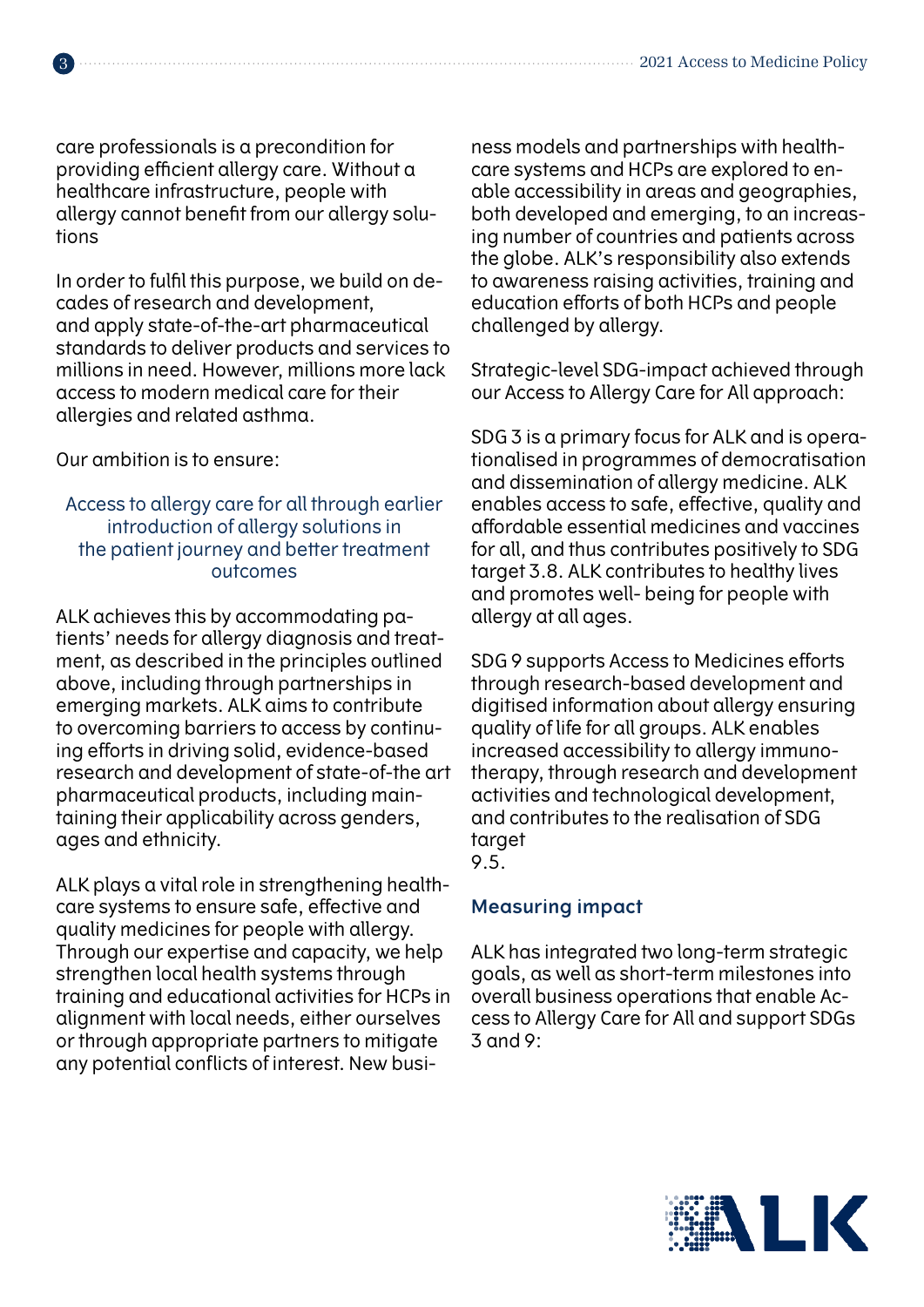| <b>2030 Goals</b>                                                                                                                                                                 | <b>Milestones</b>                                                                                                                              |
|-----------------------------------------------------------------------------------------------------------------------------------------------------------------------------------|------------------------------------------------------------------------------------------------------------------------------------------------|
|                                                                                                                                                                                   | 2025: Children/adolescent indication added to current indication in 10+<br>countries                                                           |
| Enable accessibility to ALK allergy<br>diagnosis, immunotheraPy treat-<br>ments and/or adrenaline products<br>by increasing number of patients<br>annually by at least<br>100,000 | 2025: Children/adolescent indication added to current indication in 10+<br>countries                                                           |
|                                                                                                                                                                                   | 2023: Make ALK allergy diagnosis, immunotherapy treatments and/or<br>adrenaline products accessible to at least 300.000<br>additional patients |
|                                                                                                                                                                                   | 2025: Strive for availability of ALK allergy immunotherapy and adrena-<br>line in countries with no access to ALK allergy<br>products          |
|                                                                                                                                                                                   | 2025: Tablet-based AIT introduced in 5+ new countries                                                                                          |
| Educate 200.000 and establish<br>partnerships to train 50.000 health-<br>care professionals in allergy treat-<br>ment and immunotherapy                                           | 2022: Educate 20.000 healthcare professionals in allergy treatment and<br>immunotherapy                                                        |
|                                                                                                                                                                                   | 2022: Establish partnerships to train 4.000 healthcare professionals in<br>allergy treatment and immunotherapy                                 |

#### **Access to Allergy Care for All governance setup**

The oversight, accountability and responsibility for the strategy and purpose of the Access to Allergy Care for All programme rests with ALK's Board of Directors, who have delegated this responsibility to the Board of Management. Access to Allergy Care for All targets are integrated into the short- and long-term incentive programmes at executive level.

Relevant business units across ALK are responsible for the daily management of the Access to Allergy Care for All strategy and the operational-level targets, including monitoring of development, risk identification and management, integration into decision-making and processes and internal reporting to the ALK Sustainability team. The team coordinates and supports implementation and daily management of the strategy. The identification, planning and financing of connected activities are conducted by the ALK Sustainability Committee to support the fundamental human right of accessibility to healthcare for all as stated in the Universal Declaration of Human Rights.

The Sustainability Committee consists of members of the extended Board of Management and representatives from relevant